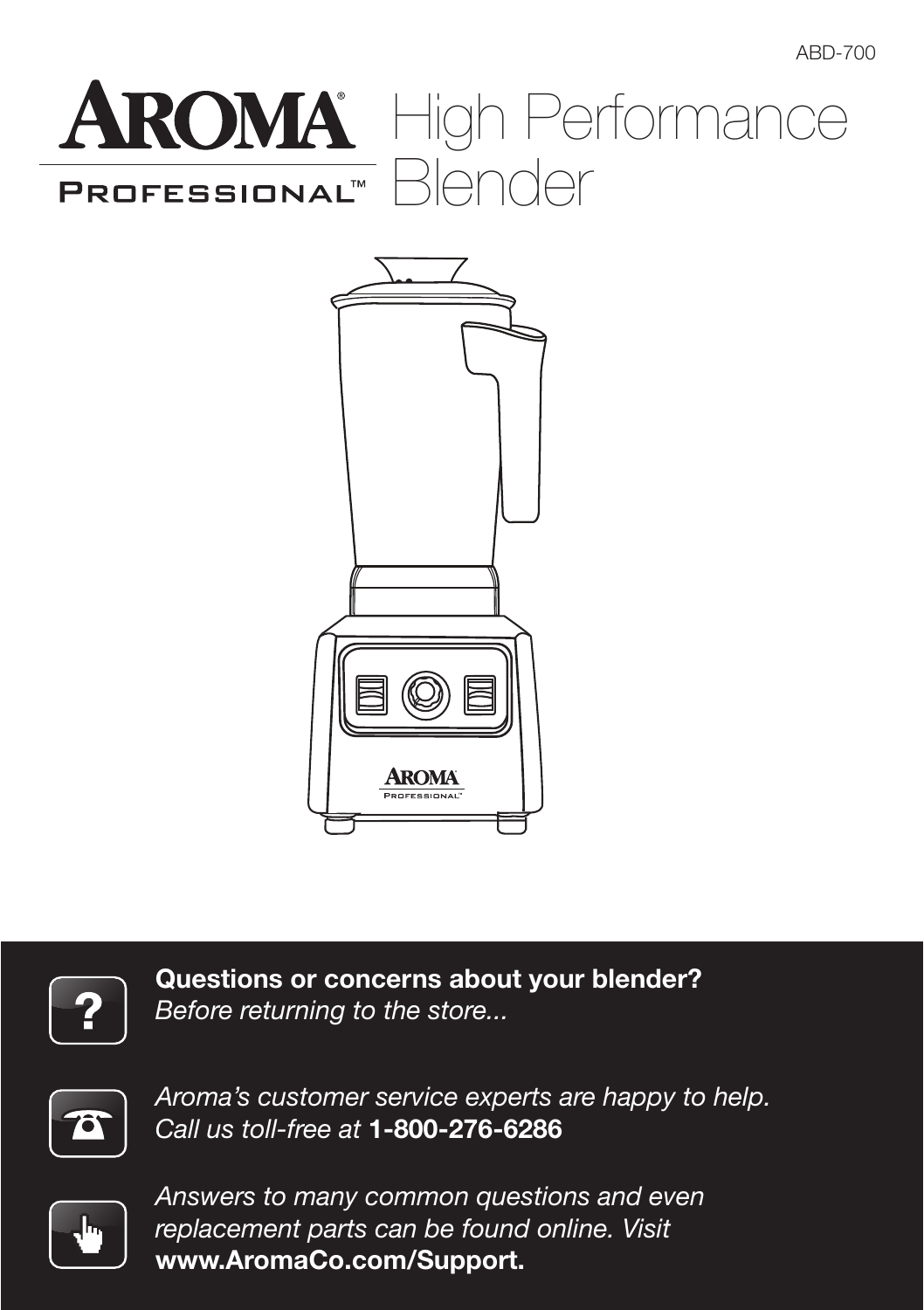Thank you for choosing Aroma! The Aroma Professional Blender is designed to promote a diet that's both delicious and healthy. It enables you to effortlessly produce nourishing food and drinks including whole fruit and vegetable juices, power-packed smoothies, warm soups, zesty dressings and sauces, baby food and so much more!

This manual contains instructions for using your blender and its convenient settings, as well as all of the accessories included.

For more information on your Aroma blender, or for product service, recipes and other home appliance solutions, please visit us online at www.AromaCo.com.

**See what's cooking with Aroma® online!**







**www.twitter.com/AromaHousewares**



## **IMPORTANT SAFEGUARDS**

*WARNING: Serious personal injuries can occur with any blender if it is not used properly. To avoid such risks, always follow the following basic safety precautions:*

#### **1.** Read all instructions, safeguards, and 12. Keep hands and utensils out of the warnings before operating.

- 2. To prevent risk of electric shock, never place the blender base in water or other liquids. See instruction for cleaning.
- 3. This appliance should not be used by or near children or incapacitated persons, and extra caution should be exercised when used near them.
- 4. Unplug from power outlet when not in use and before assembly, disassembly, or cleaning.
- 5. Avoid contact with moving parts, especially the blade.
- 6. Do not operate any appliance with a damaged cord or plug or after the appliance malfunctions or is dropped or damaged in any matter. Contact Aroma Customer Support at 1-800-276-6286 for examination, repair, or electrical or mechanical adjustment.
- 7. The use of third party attachments or accessories such as canning jars, tampers, or blades not explicitly recommended or sold by Aroma may cause fire, electric shock, contamination of food, or injury.
- 8. Do not use outdoors.
- 9. Do not let the power cord hang over the edge of the table or counter.
- 10. Do not let the power cord contact hot surfaces, including the stove.
- 11. Do not let the power cord be submerged in or exposed to water or any liquids. Always ensure that the cord and plug are dry before plugging into a power outlet.
- blender container while operating to prevent the possibility of severe personal injury and/or damage to the blender. A rubber spatula may be used, but must be used only when the blender is not running.
- 13. Blades are sharp; handle with care. To avoid injury, never place the blade assembly on the based without the container attached properly.
- 14. Always make sure the Container Lid is in place while operating. Only use the tamper with the Container Lid in place to prevent the tamper from coming into contact with the blades. Do not use the tamper when blending hot liquids or ingredients.
- 15. Use caution when blending hot liquids or ingredients, as spray or escaping steam may cause scalding and burns. Do not fill the Container to the maximum capacity. Keep hands and other exposed skin away from the lid opening to prevent possible burns.
- 16. Do not leave the blender unattended while operating.
- 17. This product is for HOUSEHOLD USE ONLY.
- 18. Always unplug from the base of the wall outlet. Never pull on the cord.
- 19. To disconnect, turn any control to OFF, then remove plug from wall outlet.
- 20. Use only on a level, dry and heatresistance surface.

Published By: Aroma Housewares Co. 6469 Flanders Drive San Diego, CA 92121  $I.S.A.$ 1-800-276-6286 www.AromaCo.com ©2014 Aroma Housewares Company All rights reserved.

*Failure to follow any of these steps can void your warranty and create the risk of serious injury.*

### SAVE THESE INSTRUCTIONS 1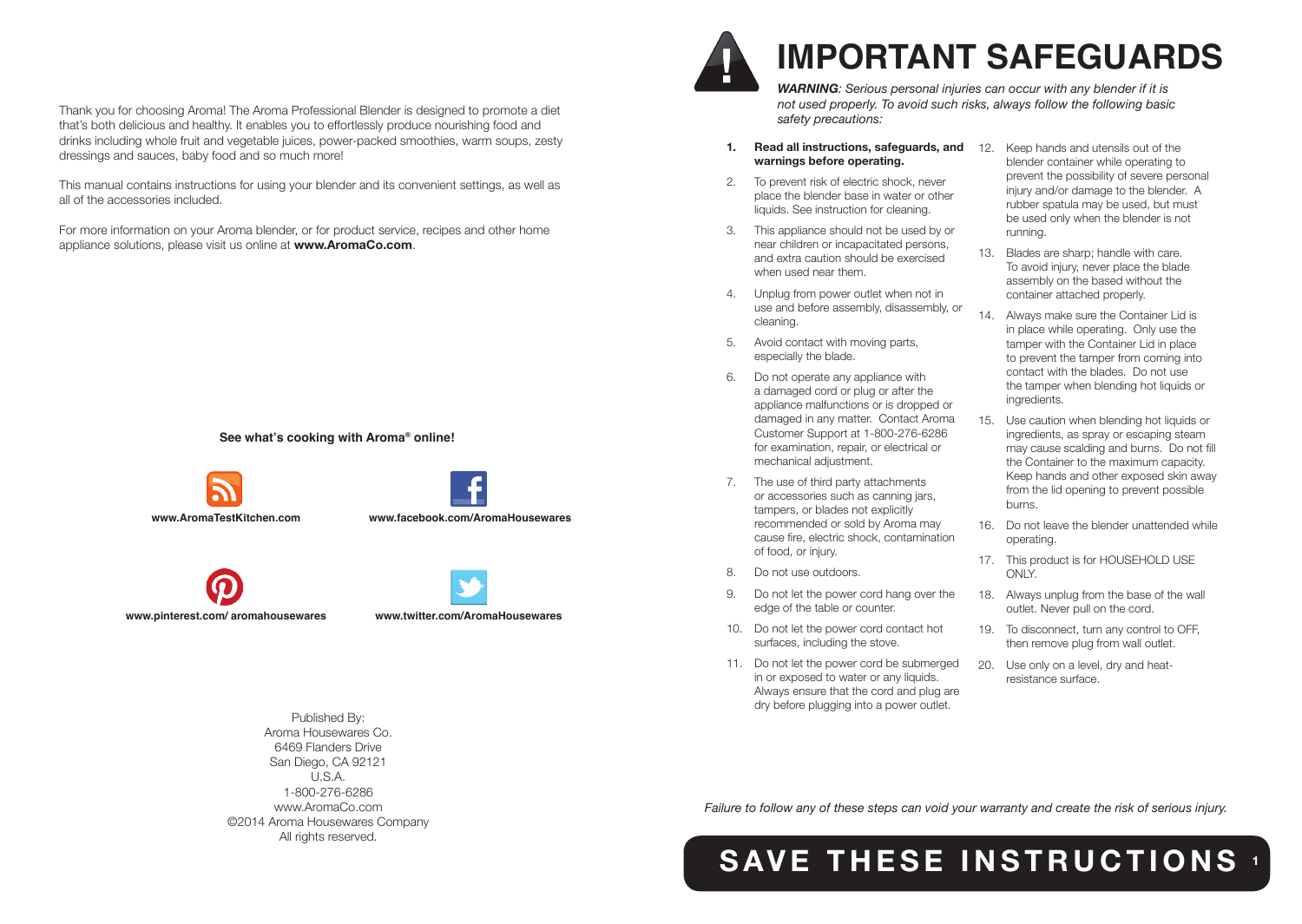



• Use this product with rated voltage AC outlets only. Make sure to unplug the **CAUTION** Power Cord when the blender is not being used.

#### **Short Cord Instructions**

- 1. A short power-supply cord is provided to reduce the risks resulting from becoming entangled in or tripping over a longer cord.
- 2. Longer extension cords are available and may be used if care is exercised in their use.
- 3. If a longer extension cord is used:
	- a. The marked electrical rating of the extension cord should be at least as great as the electrical rating of the appliance.
	- b. The longer cord should be arranged so that it will not drape over the counter top or tabletop where it can be pulled by children or tripped over unintentionally.



### **Grounding Instructions**

This appliance must be grounded while in use to protect the operator from electrical shock. The appliance is equipped with a 3-conductor cord and a 3-prong grounding-type plug to fit the proper grounding-type receptacle. The appliance has a plug that looks like sketch A. An adaptor, sketch B, should be used for connecting sketch-A plug plugs to two-plugs to two-prong receptacles. The grounding tab, which extends from the adaptor, must be connected to a permanent ground such as a properly grounded outlet box as shown in sketch C using a metal screw.



*Failure to follow any of these steps can void your warranty and create the risk of serious injury.*

# **IMPORTANT SAFEGUARDS IMPORTANT SAFEGUARDS**

#### POWER CORD

The Power Cord is stored neatly at bottom of the base by three plastic tabs. To unravel the cord for use twist the plastic tabs to the side until they no longer hold the cord in place.



This appliance is equipped with a short power cord to reduce the risk of becoming entangled in or tripping over the cord. Longer extension cords may be used if the following steps are followed with care:

- 1. The marked electrical rating of the extension cord should be at least as high as the electrical rating of the appliance.
- 2. Take care that the cord and extension cord does not drape over the counter top where it can be reached by children or tripped over.

#### OVERLOAD FAIL-SAFE

For safety, the core motor is equipped with a built in circuit breaker that will automatically shut off in case of an electrical overload. To reset the unit after an automatic shut off, simply press the circuit breaker reset button located on the bottom left of the back of the base.

The core motor is also equipped with a temperature quard system to prevent damage from overheating and will automatically shut off if the temperature ever exceeds 250°F. The unit will be ready to resume function as soon as the motor cools down.

*Failure to follow any of these steps can void your warranty and create the risk of serious injury.*

### SAVE THESE INSTRUCTIONS

### **2 SAVE THESE INSTRUCTIONS**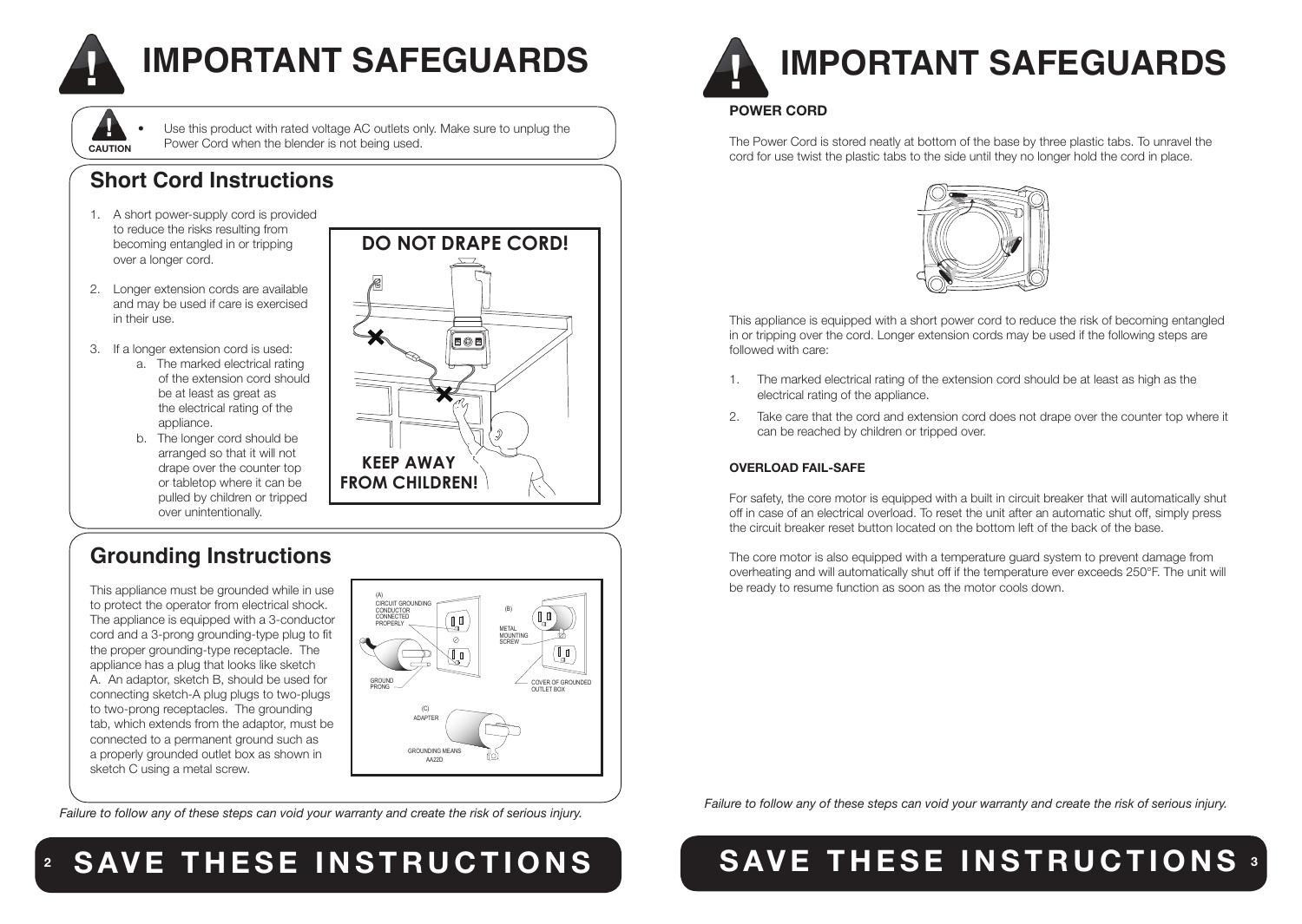

- 1. Do not open the Container Lid until the blades have completely stopped turning.
- 2. Unplug the power cord after each use.
- 3. Do not submerge the base of the blender in water or other liquids. The base is NOT dishwasher safe.
- 4. Do not leave foreign objects, such as spoons, forks, or knives, in the container when starting the blender as this may cause damage as well as serious personal injury.
- 5. Make sure that the blender and motor assembly are firmly affixed to the blender base before turning on the blender.
- 6. To avoid risk of injury from blades, always use a spoon or the included rubber spatula to remove food from the blender.

### **PARTS AND FEATURES**



*Failure to follow any of these steps can void your warranty and create the risk of serious injury.*

### 4 5 SAVE THESE INSTRUCTIONS 4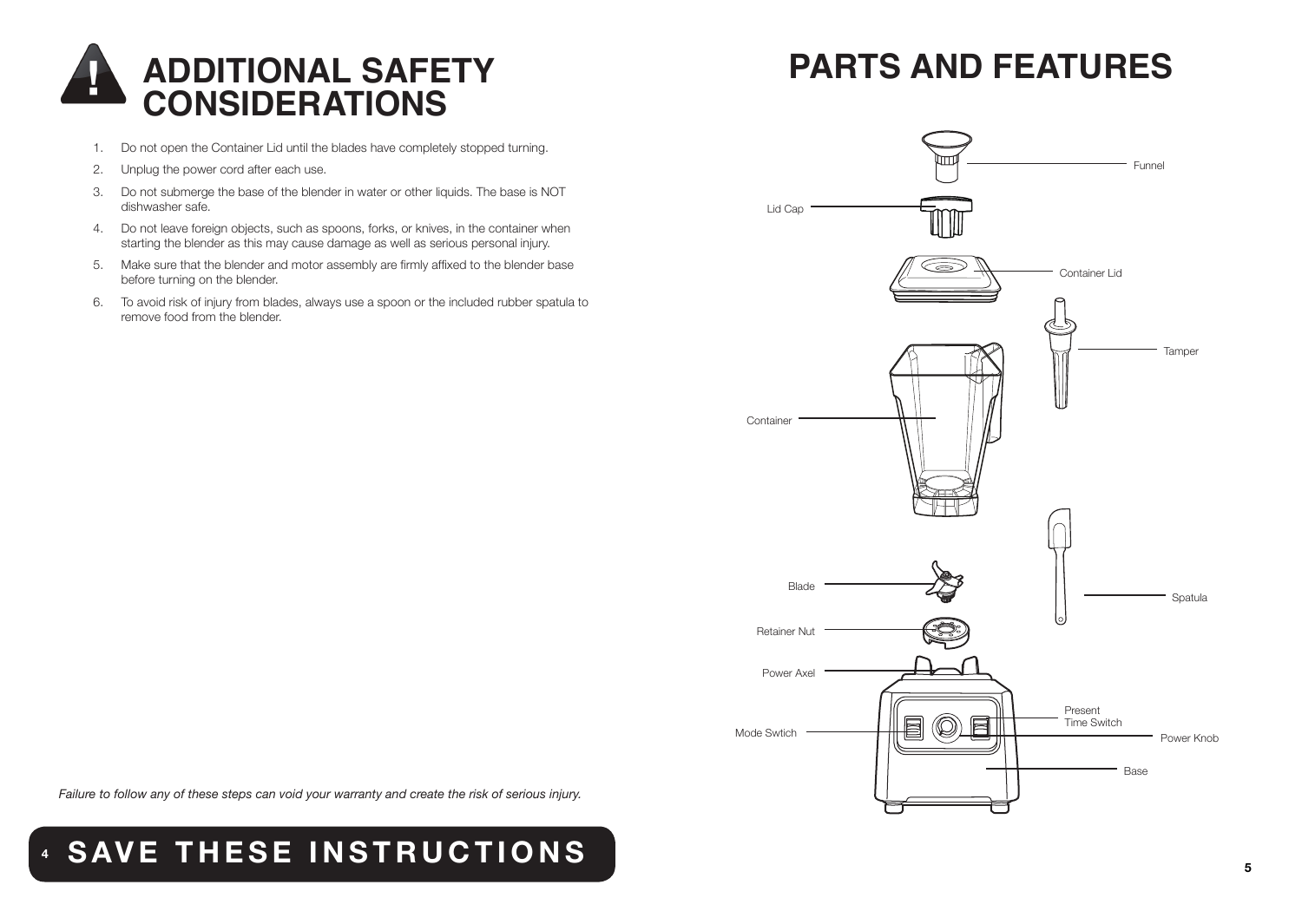## **PARTS AND FEATURES**

#### CONTAINER LID

The Aroma Professional Blender comes with a heat resistant, easy to clean lid with an opening to accommodate the included Lid Cap, Funnel, and Tamper. To place the Container Lid on the Container hold it by the Lid Tab. Insert that corner into the corner closets to the container handle then press down on the remaining corners until the Container Lid is tightly secure. To remove the Lid, hold the Container down while lifting the Lid Tab.



• To avoid splashing, potential scalding from hot liquids, and other potentially serious injuries, make sure the Lid is always on while the machine is running.

#### LID CAP

The Lid Cap features a unique cross-shaped design to allow for ventilation, making it safe to use while blending hot liquids while preventing splashing or scalding. With the Container Lid secure, insert the Lid Cap by fitting the cross-shaped end into the opening and pressing down until it is tightly secure. To remove, hold the Container Lid down with one hand while twisting the Lid Cap until it is loose enough to remove.

#### **FUNNEL**

With the Container Lid secure, insert the narrow end of the funnel into the lid opening to make it easier to pour liquids or finer foods into the Container without spilling.

#### TAMPER

Maneuver the Tamper through the opening of the Container Lid to press ingredients into the blades.



• Do not use the Tamper without the Container Lid to ensure that the Tamper does not come in contact with the blades. Since the Tamper's splash disc covers the entire opening on the Container Lid, do not use it while blending hot foods, as this can cause an unsafe build-up of pressure or steam.

### **PARTS AND FEATURES**

#### BLADES

The Aroma Professional Blender comes equipped with a unique set of powerful horn-shaped serrated blades that are suitable for both wet and dry blending. They are made of 420-J2 stainless steel hardened with an electrolytic surface treatment and spin on two rust resistant SUS 440 zinc alloy bearings.



• Blades are sharp and can cause serious injury. Do not put hands into the Container while the blender is on or when the Container is on the base.

#### CONTROL PANEL



- A. MODE SWITCH: The Mode Switch has three positions: TIMING, OFF, and INFINITY. In TIMING mode, the unit will run for the duration specified by the Preset Time Switch. In INFINITY mode, the unit will continue to run until shut off manually. In OFF mode, the unit will not start.
- **B.** POWER KNOB: The Power Knob turns the unit on and allows the user to control the speed of the blades from MIN to MAX. The Knob is only active if the Mode Switch is set to either TIMING or INFINITY.
- C. PRESET TIME SWITCH: The Preset Time Switch has three settings: 35 seconds, 60 seconds, and 120 seconds. When the Mode Switch is set to TIMING, the unit will run for whichever duration the Preset Time Switch is set to.



• For best results and safety, we recommend always setting the Mode Switch first before starting the blender using the Power Knob.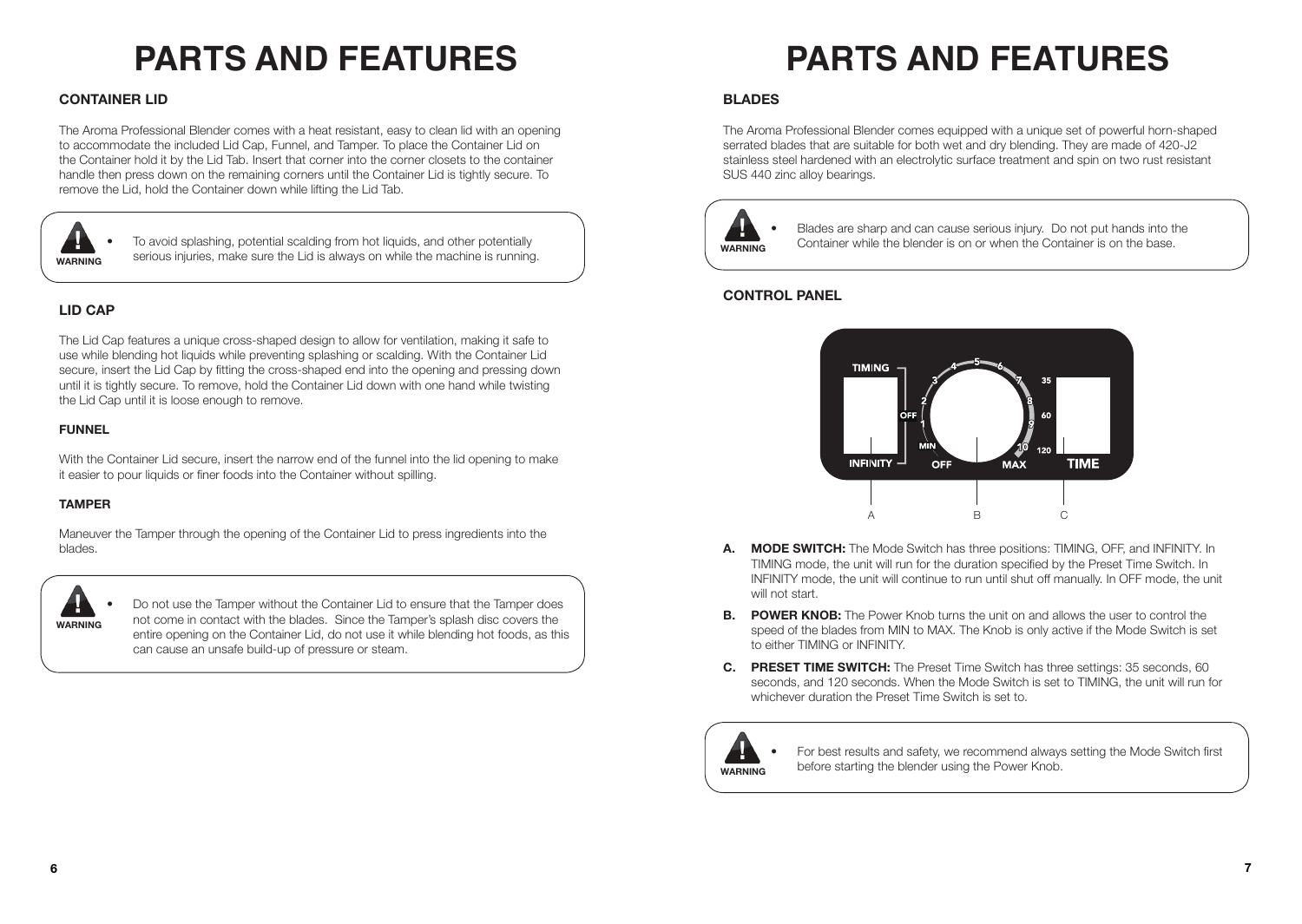### **HOW TO BLEND WET INGREDIENTS**

- 1. Load ingredients into the Container. When pouring in liquids, the liquid level should at minimum cover the blades. Cover with the Container Lid and secure the Lid Cap. WARNING: To prevent overflow, do not fill the container above the 6 cup line as the level may increase during blending and from tamping.
- 2. Set the Container firmly on the Base.
- 3. Set the Mode Switch and, if necessary, the Time Switch.
- 4. Turn the Power Knob clockwise to turn on the blender. For best results, blend on MAX.



When blending hot liquids, start on MIN before moving the speed up to avoid potential burning or scalding from splashing. Beware of hot steam venting from the opening of the Container Lid that can cause burns, even with the Lid Cap in place.

- 5. To add additional ingredients, remove the Lid Cap and add ingredients using the Funnel. Once the contents are pureed, add water or ice until it reaches the desired volume and/ or thickness.
- 6. Turn the Power Knob counter-clockwise to turn off the blender, and then set the Mode Switch to OFF.
- 7. Remove the Container from the Base, and the Container Lid from the Container. Pour the contents from the Container, using the included Spatula to scrape out if necessary.



• When making jam purées, fruits high in water content such as strawberries do not need any additional water. Add sugar to the ingredients and blend on MAX until pureed. Pour the contents into a double boiler and allow it to cook for 10 to 15 minutes. Allow to cool before serving.

### **HOW TO BLEND DRY INGREDIENTS (GRINDING)**

- 1. Load the ingredients into the Container. For best results, use pre-roasted ingredients. Cover with the Container Lid and either secure the Lid Cap or insert the Tamper.
- 2. Set the Container firmly on the Base.
- 3. Set the Mode Switch and, if necessary, the Time Switch.
- 4. Turn the Power Knob clockwise to turn on the blender. For best results, start on MIN and slowly work the power up to MAX.
- 5. To add additional ingredients, remove the Lid Cap and add ingredients using the Funnel.
- 6. Turn the Power Knob counter-clockwise to turn off the blender, and then set the Mode Switch to OFF.
- 7. Remove the Container from the Base, and the Container Lid from the Container. Pour the contents from the Container, using the included Spatula to scrape out if necessary.



• For Powders, roast ingredients in microwave or conventional oven until all moisture content has been evaporated. Fill the Container up to at least the 1.5 cup line. TIP Blend on MAX until the ingredients have been ground to powder.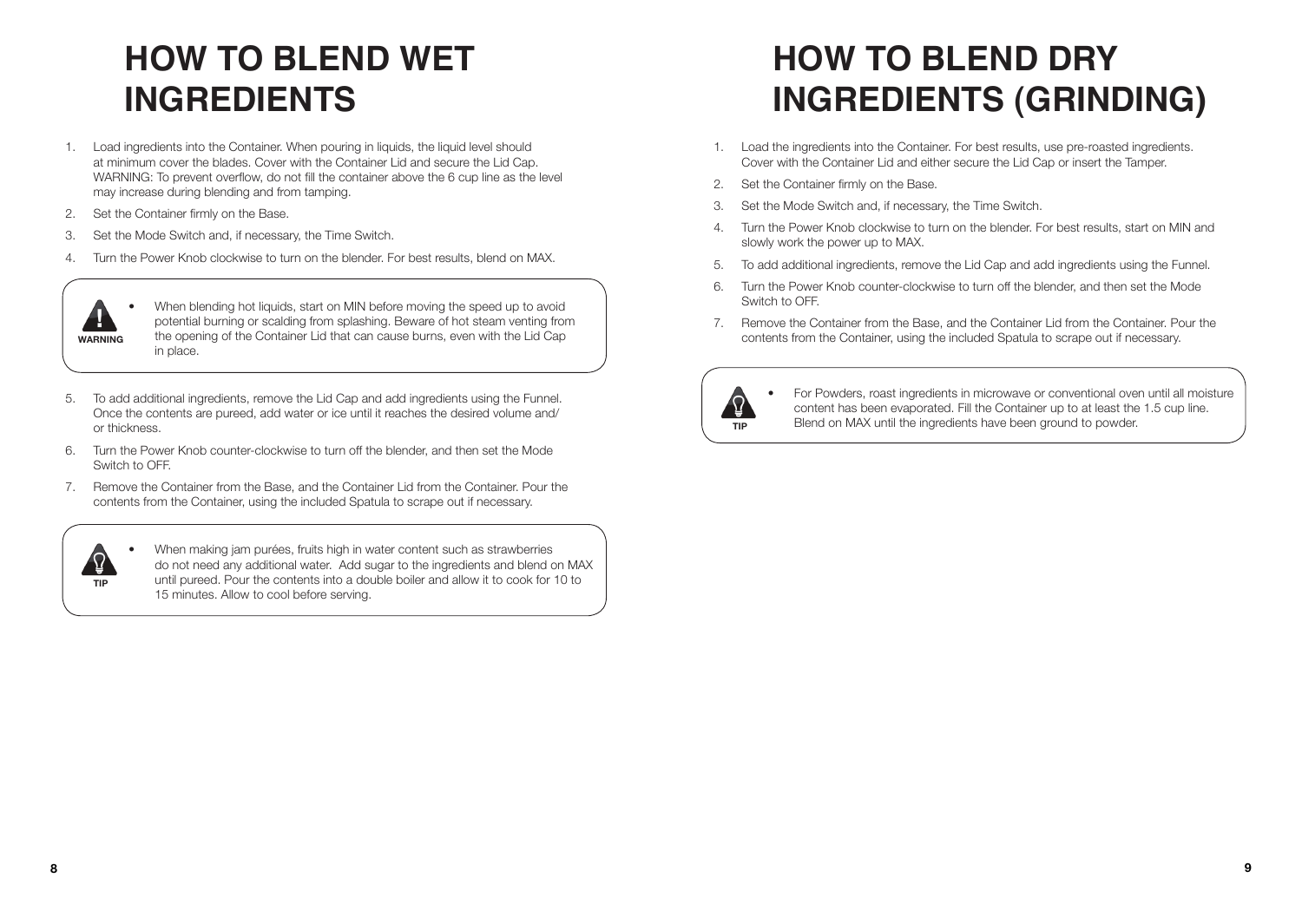### **CLEANING AND CARE**

*To ensure the longevity of your Aroma Professional Blender, always make sure to clean after each use. The blender can be cleaned easily with the following steps:*

- 1. Fill the Container up half way with clean water up to the 4 cup marker. For more thorough cleaning, add two slices of lemon or a couple drops of detergent. Cover with the Container Lid and secure the Lid Cap.
- 2. Set the Container firmly on the Base.
- 3. Set the Mode Switch to Timing and the Time switch to 35.
- 4. Turn the Power Knob clockwise to MAX.
- 5. Allow the machine to run until it stops automatically.
- 6. Remove the Container from the Base, remove the Container Lid, and rinse out the Container thoroughly with clean water.
- 7. Dry the exterior of the Container and place it back on the Base.
- 8. Turn the Power Knob to MAX for three seconds to dry out the Bearings. Turn the blender off, remove the Container, and allow it to air dry.



When cleaning the appliance, do not soak the power axel in water .



Fill the pitcher with clean water and start the machine to clean it .





• For your safety, always make sure the Mode Switch and Power Switch are both WARNING set to Off, and the Power Cord is unplugged before troubleshooting.

#### My blender will not start.

Double check the power cord to make sure that it is properly plugged in. Press the circuit breaker reset button located on the bottom left of the back of the base. If the device still does not work, call Aroma Customer Service at 1-800-276-6286.

#### My blender stopped suddenly mid-use and I cannot get it to start again.

It is possible that your blender has overloaded or overheated. Your Aroma Professional Blender is equipped with an automatic overload fail-safe that automatically shuts off the machine for safety when overloaded with electricity or heat (see page 4). To reset the unit after an automatic shut off, simply press the circuit breaker reset button located on the bottom left of the back of the base.

In case of overheating, simply wait 15 minutes for the motor to cool, and the unit should resume functionality.

#### The blade does not rotate smoothly and the machine makes loud abnormal sounds.

The retainer nut in the Container may have come loose. Stop using immediately and contact Aroma Customer Service at 1-800-276-6286.